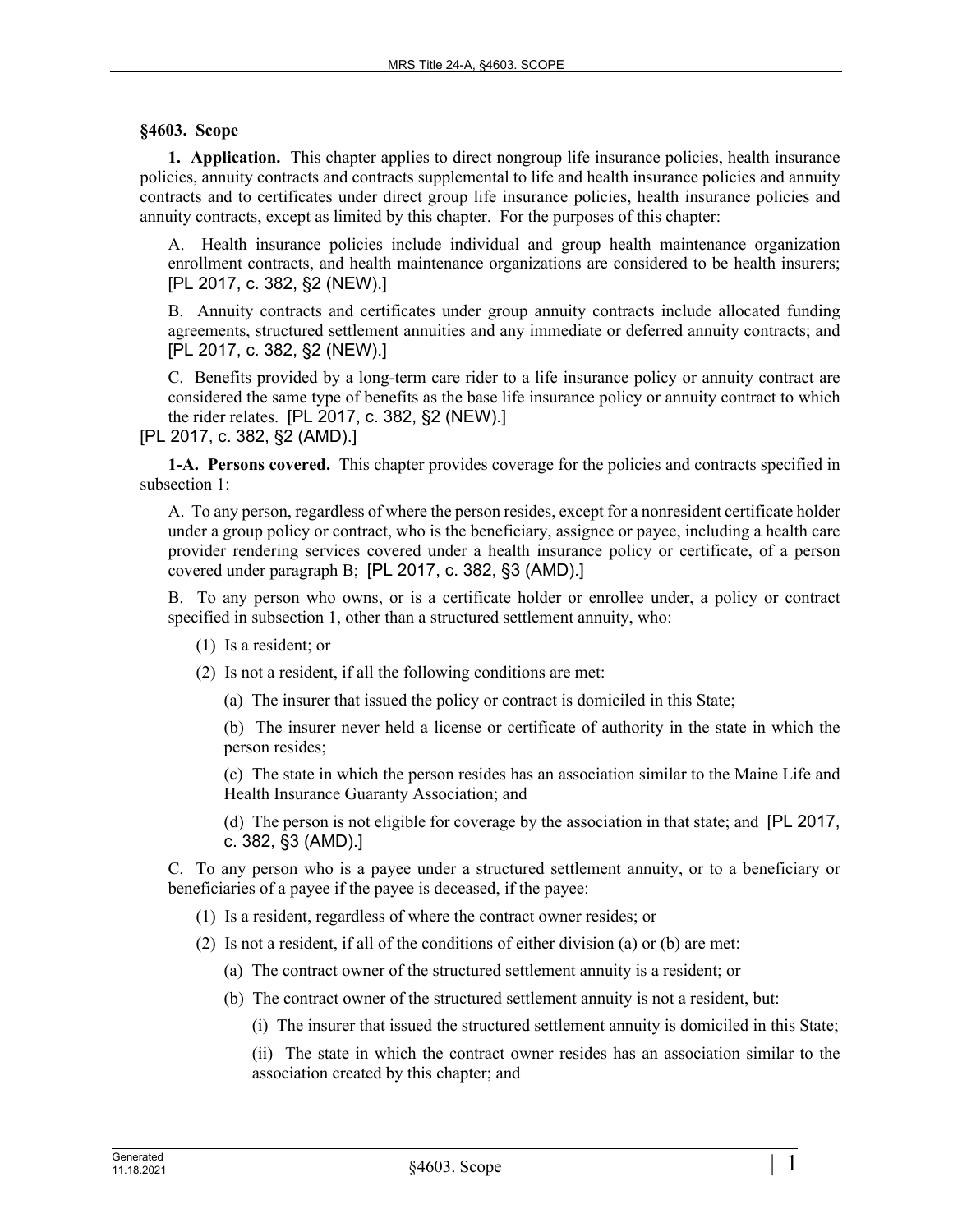(iii) The payee or beneficiary and the contract owner are not eligible for coverage by the association of the state in which the payee or contract owner resides.

This chapter does not provide coverage to a person who is a payee or beneficiary of a contract owner who is a resident of this State if the payee or beneficiary is afforded any coverage by a similar association of another state. [PL 2005, c. 346, §2 (NEW); PL 2005, c. 346, §16 (AFF).]

This chapter is intended to provide coverage to a person who is a resident, and, in special circumstances as provided by this section, to a person who is not a resident. In order to avoid duplicate coverage, if a person who would otherwise receive coverage under this chapter is provided coverage under the laws of any other state, that person may not be provided coverage under this chapter. In determining the application of the provisions of this subsection in a situation in which a person could be covered by the association of more than one state, whether as an owner, payee, beneficiary, enrollee or assignee, this chapter must be construed in conjunction with other state laws to result in coverage by only one association.

[PL 2017, c. 382, §3 (AMD).]

**2. Exceptions.** This chapter does not apply to:

A. That portion of a policy or contract not guaranteed by an insurer; [PL 2005, c. 346, §2 (AMD); PL 2005, c. 346, §16 (AFF).]

B. Any policies or contracts, or any part of these policies or contracts, under which the risk is borne by the policyholder; [PL 2005, c. 346, §2 (AMD); PL 2005, c. 346, §16 (AFF).]

C. Any contract of reinsurance, other than reinsurance for which assumption certificates have been issued; [PL 2005, c. 346, §2 (AMD); PL 2005, c. 346, §16 (AFF).]

D. Any policy or contract issued by assessment mutuals and nonprofit hospital and medical service plans; [PL 2005, c. 346, §2 (AMD); PL 2005, c. 346, §16 (AFF).]

E. With the exception of a policy or contract or portion of a policy or contract, including a rider, that provides long-term care or any other health insurance benefits, any portion of a policy or contract to the extent that the rate of interest on which it is based, or similar factor determined by use of an index or other external reference stated in the policy or contract employed in calculating returns or changes in value:

(1) Averaged over a period of 4 years before the date on which the member insurer becomes an impaired insurer or becomes an insolvent insurer under this chapter, whichever is earlier, exceeds a rate of interest determined by subtracting 2 percentage points from Moody's Corporate Bond Yield Average averaged over the same 4-year period or for a lesser period if the policy or contract was issued less than 4 years before the member insurer becomes an impaired insurer or becomes an insolvent insurer, whichever is earlier; and

(2) On or after the date on which the member insurer becomes an impaired insurer or becomes an insolvent insurer under this chapter, whichever is earlier, exceeds the rate of interest determined by subtracting 3 percentage points from Moody's Corporate Bond Yield Average as most recently available; [PL 2017, c. 382, §4 (AMD).]

F. Any portion of a policy or contract issued to a plan or program of an employer, association or other person to provide life, health or annuity benefits to its employees, members or others, to the extent that the plan or program is self-funded or uninsured, including but not limited to benefits payable by an employer, association or other person under:

(1) A multiple employer welfare arrangement as defined in 29 United States Code, Section 1144;

(2) A minimum premium group insurance plan;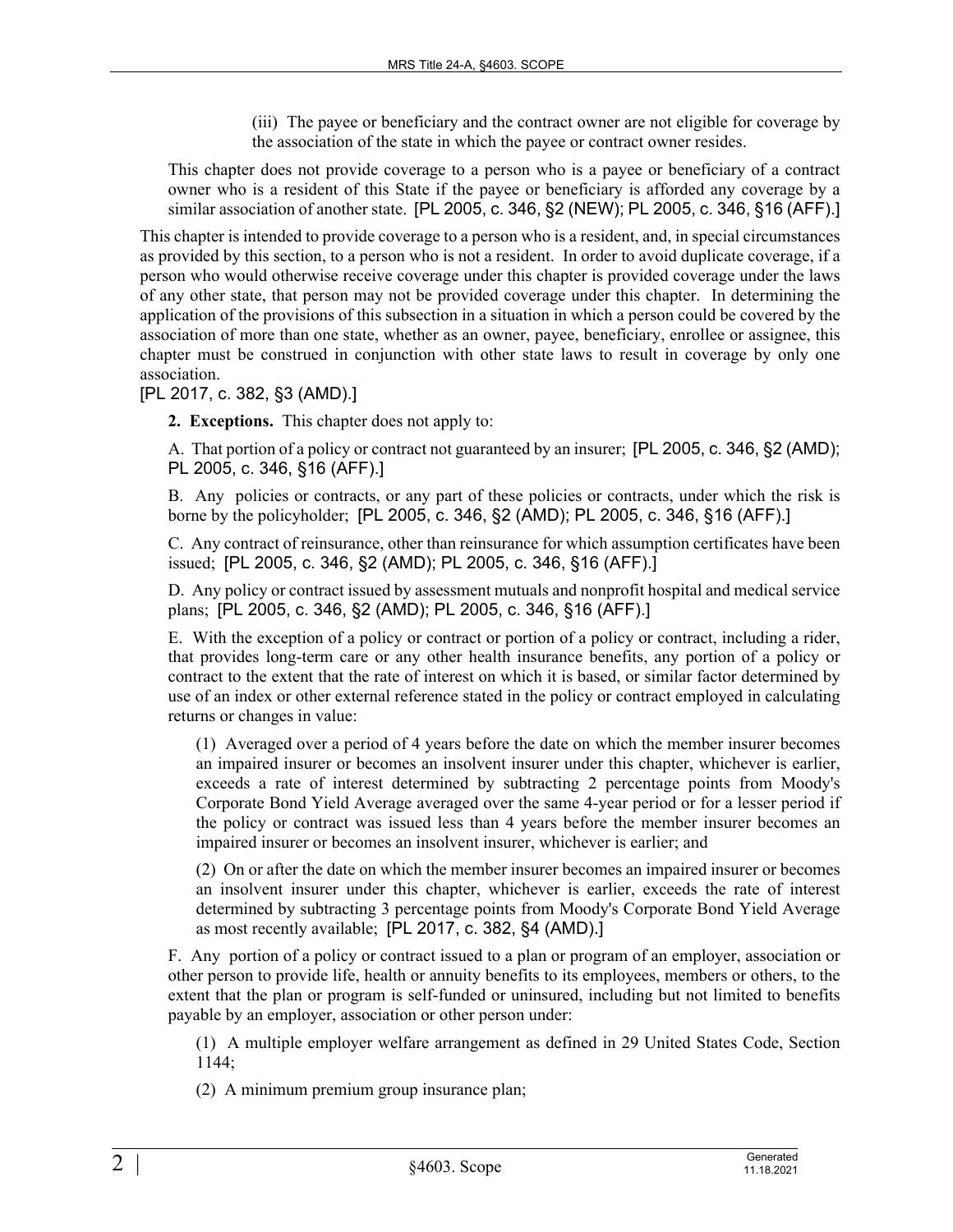(3) A stop loss group insurance plan; or

(4) An administrative-services-only contract; [PL 2005, c. 346, §2 (NEW); PL 2005, c. 346, §16 (AFF).]

G. Any portion of a policy or contract to the extent that it provides for:

(1) Dividends or experience rating credits;

(2) Voting rights; or

(3) Payment of any fees or allowances to any person, including the policy or contract owner, in connection with the service to or administration of the policy or contract; [PL 2005, c. 346, §2 (NEW); PL 2005, c. 346, §16 (AFF).]

H. Any policy or contract issued in this State by a member insurer at a time when it was not licensed or did not have a certificate of authority to issue the policy or contract in this State; [PL 2005, c. 346, §2 (NEW); PL 2005, c. 346, §16 (AFF).]

I. Any portion of a policy or contract to the extent that the assessments required by section 4609 with respect to the policy or contract are preempted by federal or state law; [PL 2005, c. 346, §2] (NEW); PL 2005, c. 346, §16 (AFF).]

J. Any obligation that does not arise under the express written terms of the policy or contract issued by the insurer to the contract owner, policy owner, enrollee or certificate holder, including without limitation:

(1) Claims based on marketing materials;

(2) Claims based on side letters, riders or other documents that were issued by the insurer without meeting applicable form filing or approval requirements;

- (3) Misrepresentations of or regarding policy or contract benefits;
- (4) Extra-contractual claims; or

(5) Claims for penalties or consequential or incidental damages; [PL 2017, c. 382, §5 (AMD).]

K. Any contractual agreement that establishes the member insurer's obligations to provide a book value accounting guaranty for defined contribution benefit plan participants by reference to a portfolio of assets that is owned by the benefit plan or its trustee, neither of which is an affiliate of the member insurer; [PL 2005, c. 346, §2 (NEW); PL 2005, c. 346, §16 (AFF).]

L. Any unallocated annuity contract, except any annuity, whether allocated or unallocated, issued to a governmental retirement benefit plan established under the United States Internal Revenue Code, 26 United States Code, Section 401, 403(b) or 457; [PL 2017, c. 382, §6 (AMD).]

M. Any portion of a policy or contract to the extent it provides for interest or other changes in value to be determined by the use of an index or other external reference stated in the policy or contract, but that have not been credited to the policy or contract, or as to which the policy or contract owner's rights are subject to forfeiture, as of the date the member insurer becomes an impaired insurer or becomes an insolvent insurer under this chapter, whichever is earlier. If a policy's or contract's interest or changes in value are credited less frequently than annually, then for purposes of determining the values that have been credited and are not subject to forfeiture under this paragraph, the interest or change in value determined by using the procedures defined in the policy or contract will be credited as if the contractual date of crediting interest or changing values was the date of impairment or insolvency, whichever is earlier, and will not be subject to forfeiture; and [PL 2017, c. 382, §7 (AMD).]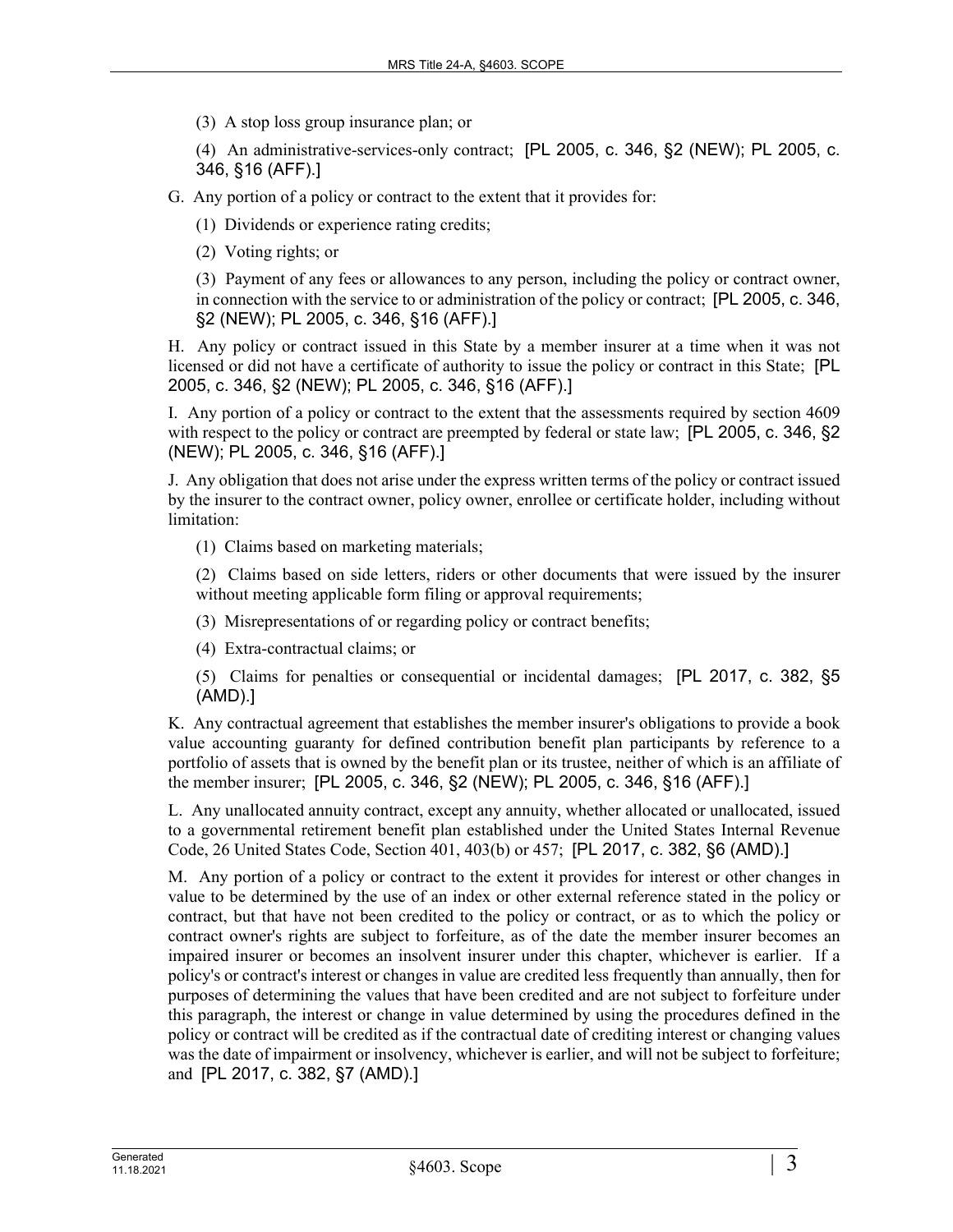N. Any policy or contract providing hospital, medical, prescription drug or other health care benefits pursuant to 42 United States Code, Chapter 7, Subchapter XVIII, Part C or D (2018), also known as Medicare Part C or D, or pursuant to 42 United States Code, Chapter 7, Subchapter XIX (2018), also known as Medicaid, or any regulations issued pursuant thereto. [PL 2017, c. 382, §8 (NEW).]

[PL 2017, c. 382, §§4-8 (AMD).]

**3. Benefits; limitations of coverage.** The benefits that the association may become obligated to cover may not exceed the least of:

A. The contractual obligations for which the member insurer is liable or would have been liable if it were not an impaired or insolvent insurer; [PL 2017, c. 382, §9 (AMD).]

B. With respect to one life, regardless of the number of policies or contracts:

(1) Three hundred thousand dollars in life insurance death benefits, but not more than \$100,000 in net cash surrender and net cash withdrawal values for life insurance;

(2) The following limits for health insurance benefits:

(a) Three hundred thousand dollars for coverages not defined as disability income insurance, long-term care insurance or health plans as defined in section 4301–A, subsection 7, including any net cash surrender and net cash withdrawal values;

(b) Three hundred thousand dollars for disability income and long-term care insurance; or

(c) Five hundred thousand dollars for health plans as defined in section 4301‑A, subsection 7; or

(3) Two hundred fifty thousand dollars in the present value of annuity benefits, including net cash surrender and net cash withdrawal values; [PL 2017, c. 382, §10 (AMD).]

C. With respect to each payee of a structured settlement annuity, or beneficiary or beneficiaries of the payee if deceased, \$250,000 in present value annuity benefits, in the aggregate, including net cash surrender and net cash withdrawal values; and [PL 2009, c. 652, Pt. A, §35 (RPR).]

D. With respect to each individual participating in a governmental retirement benefit plan established under the United States Internal Revenue Code, 26 United States Code, Section 401, 403(b) or 457, or the beneficiaries of each individual if deceased, the financial interest of such participant allocated to an annuity contract by either the member insurer that issued the annuity or the plan, but not to exceed in the aggregate \$250,000 in present value of annuity benefits, including net cash surrender and net cash withdrawal values under all such annuities issued by the same member insurer. [PL 2009, c. 118, §4 (NEW); PL 2009, c. 118, §5 (AFF).]

[PL 2017, c. 382, §§9, 10 (AMD).]

**4. Maximum obligation in benefits.** Notwithstanding subsection 3, the association is not in any event obligated to cover more than:

A. An aggregate of \$300,000 in benefits with respect to any one life under subsection 3, paragraph B except with respect to benefits for health plans under subsection 3, paragraph B, subparagraph (2), in which case the aggregate liability of the association may not exceed \$500,000 with respect to any one individual; or [PL 2017, c. 382, §11 (AMD).]

B. Five million dollars in benefits, regardless of the number of policies and contracts held by the owner, with respect to one owner of multiple nongroup policies of life insurance, whether the policy owner is an individual, firm, corporation or other person, and whether the persons insured are officers, managers, employees or other persons. [PL 2005, c. 346, §2 (NEW); PL 2005, c. 346, §16 (AFF).]

[PL 2017, c. 382, §11 (AMD).]